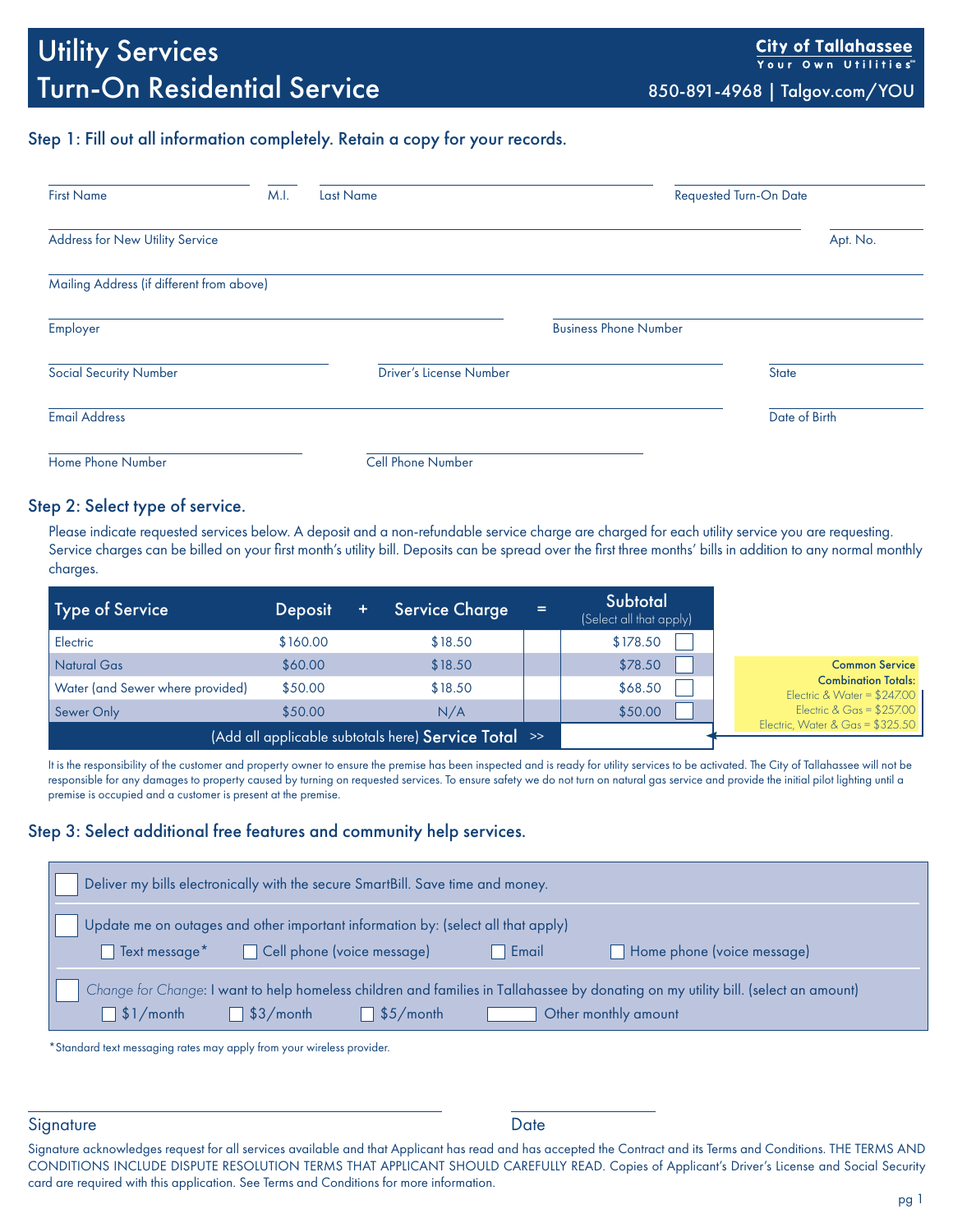Applicant-Person must submit a copy of his or her Driver's License and Social Security card in the spaces provided below or on a separate page attached to the application on page one:



# Copy of Driver's License Copy of Social Security card

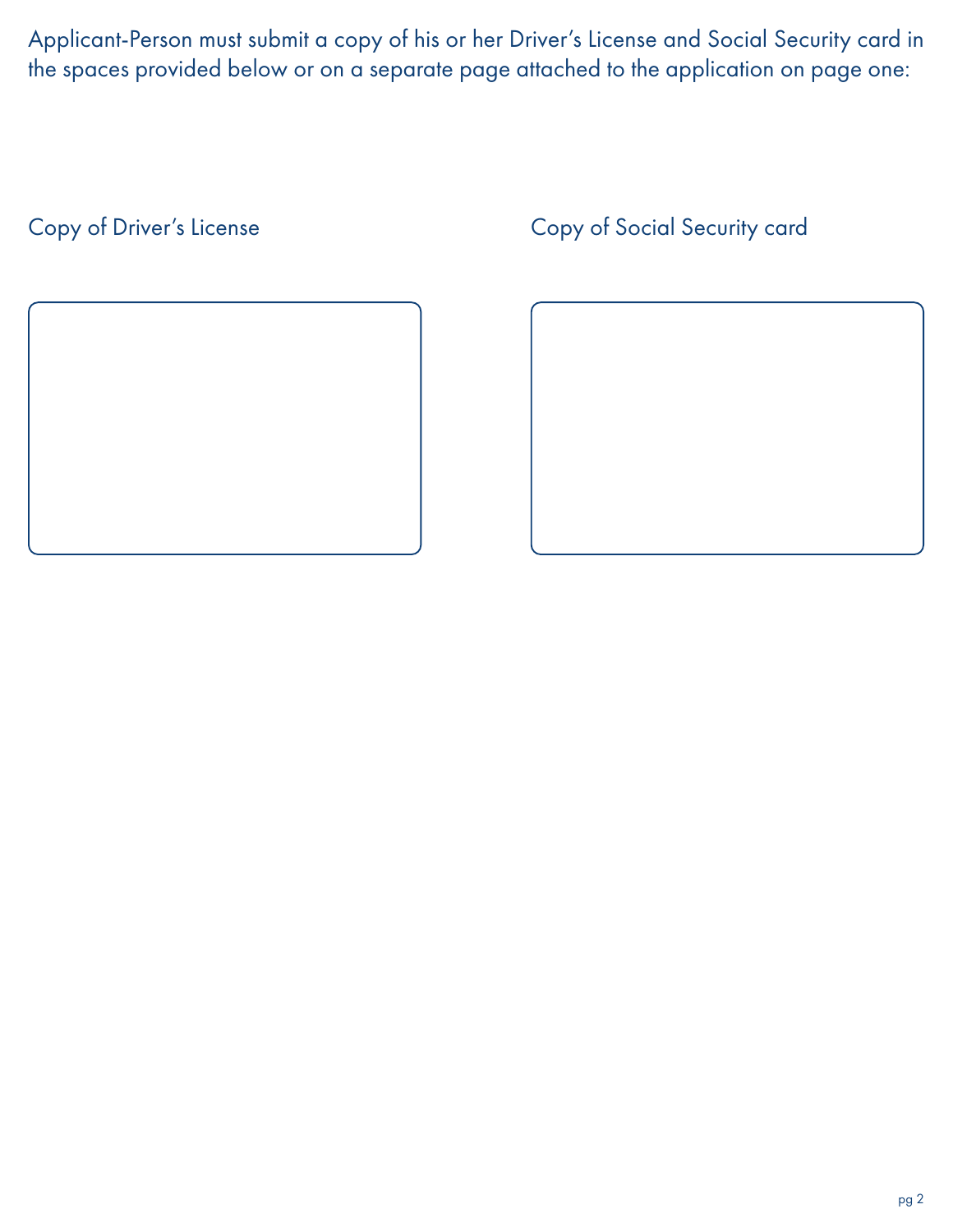# Terms and Conditions

- 1. This Contract is entered into by the City of Tallahassee ("City") and the person or entity identified in Step 1 ("Applicant") and is effective on the date of execution or submission by the Applicant.
- 2. City agrees to furnish utilities services as available at the Address for New Utility Service ("Service Address"), and Applicant agrees to promptly pay for all such services and all other fees and assessments for which Applicant may be billed, including, without limitation, solid waste collection and disposal rates and charges, fire services assessments or fees, and stormwater management system user fees. Where fire services charges are a special assessment as to the property, the Applicant agrees to pay such assessments due to Applicant's use and enjoyment of the property.
- 3. Applicant agrees to comply with all applicable provisions of Chapter 21, and Chapter 8, Article III, City of Tallahassee Code.
- 4. Applicant understands and agrees that, in the event the charges and fees payable by Applicant in a billing period exceed the amount of Applicant's applicable security deposit, City may require, and Applicant shall pay, an increase in the amount of the security deposit. The need for and amount of such additional security deposit shall be subject to the reasonable discretion of the City.
- 5. If service to the Service Address is terminated by either Applicant or City and the Applicant's security deposit is inadequate to pay all amounts owed to the City, Applicant shall remain liable for payment of all such services, fees, and charges. Should the security deposit(s) exceed such amounts, the excess amount shall be refunded to Applicant in due course.
- 6. Applicant understands and agrees that a security deposit by Applicant for payment of services, charges, and fees at the Service Address may be applied by City for payment of bills for such services, charges, assessments, and fees incurred by Applicant with respect to another Service Address.
- 7. Applicant understands and agrees that a positive balance in one or more Applicant accounts can be applied by the City against any unpaid Applicant accounts.
- 8. Applicant understands and agrees that providing there is an unpaid balance due on Applicant's previous account(s) for utility service, said balance may be transferred to this Applicant account for immediate payment.
- 9. If this Contract is executed by an agent of Applicant, such agent agrees to be jointly and severally liable with Applicant for all amounts that may become due and payable under this Contract.
- 10. Should City incur any costs of collection of amounts that become due and payable under this Contract, including without limitation fees charged by a collection agency, reasonable attorneys' fees, court costs and other costs of litigation, Applicant hereby agrees to pay all such costs, as often as such costs may be incurred.
- 11. City collects and utilizes your Social Security Number ("SSN") for the following purposes: classification of accounts, customer identification and verification, customer billing and payment, and other lawful purposes necessary in conducting City business. (See Sec. 119.071(5), Fla. Stat.). The City may release your SSN to commercial entities as required by law. (See Sec. 119.071(5), Fla. Stat.).
- 12. DISPUTE RESOLUTION IT IS IMPORTANT FOR YOU TO READ THIS DISPUTE RESOLUTION SECTION CAREFULLY. THIS SECTION APPLIES TO ANY CLAIM INVOLVING APPLICANT'S UTILITY ACCOUNT(S) AT THE CITY, INCLUDING ACCOUNTS WHICH HAVE BEEN CLOSED. THIS SECTION WILL HAVE A SUBSTANTIAL IMPACT ON HOW LEGAL CLAIMS BETWEEN APPLICANT AND THE CITY ARE RESOLVED.
	- a. CLAIM -- A "Claim" subject to this Dispute Resolution Section means any and all claims, disputes, or controversies between Applicant and the City arising from or relating in any way to this Contract or the rendition or billing for utility and other City services, including without limitation, fire service charges. "Claim" includes past, present, and future claims, as well as initial claims, counterclaims, crossclaims, third-party claims, interpleaders, and any other type of claim. "Claim" also includes any dispute regarding the validity, enforceability, applicability, or scope of this Dispute Resolution Section or any other part of the Contract.
	- b. ARBITRATION; SMALL CLAIMS COURT APPLICANT AND THE CITY AGREE THAT ANY AND ALL CLAIMS WILL, AT THE ELECTION OF EITHER APPLICANT OR THE CITY, BE SETTLED BY INDIVIDUAL (NOT CLASS) BINDING ARBITRATION ADMINISTERED BY THE AMERICAN ARBITRATION ASSOCIATION ("AAA") IN ACCORDANCE WITH ITS APPLICABLE ARBITRATION RULES ("RULES"), AND JUDGMENT ON THE AWARD RENDERED BY THE ARBITRATOR MAY BE ENTERED IN ANY COURT HAVING JURISDICTION THEREOF. IN THE EVENT AAA CANNOT OR WILL NOT ADMINISTER A CLAIM AND THE PARTIES ARE NOT ABLE TO AGREE UPON AN ALTERNATIVE ARBITRATOR, AN ALTERNATIVE ARBITRATOR SHALL BE APPOINTED PURSUANT TO 9 U.S.C. § 5. APPLICANT AND CITY UNDERSTAND AND AGREE THAT IN ARBITRATION THEY WILL NOT HAVE THE RIGHT TO HAVE A COURT OR JURY DECIDE ANY CLAIM. MORE INFORMATION REGARDING ARBITRATION AND THE RULES IS AVAILABLE AT WWW.ADR.ORG.

NOTWITHSTANDING THE PRECEEDING PORTION OF THIS PROVISION, IF EITHER APPLICANT OR THE CITY HAS A CLAIM THAT IS WITHIN THE JURISDICTION OF THE SMALL CLAIMS COURT, THEN EITHER APPLICANT OR THE CITY MAY FILE ITS CLAIM IN SMALL CLAIMS COURT AND THE OTHER PARTY MAY NOT COMPEL ARBITRATION AT THE TRIAL LEVEL; HOWEVER, ANY APPEAL FROM THE DECISION OF A SMALL CLAIMS COURT SHALL BE SUBJECT TO THE ARBITRATION AGREEMENT SET FORTH ABOVE.

c. ARBITRATION PROCEDURES; APPLICABLE LAW - If Applicant or the City elects to arbitrate a Claim, the electing Party, in addition to complying with requirements of the Rules, must notify the other Party in writing. Notice to the City must be sent to City of Tallahassee, Attn: City Manager, 300 South Adams Street, Tallahassee, Florida 32301 ("Notice Address"). Notice to the Applicant must be sent to the most recent address for Applicant in City's records.